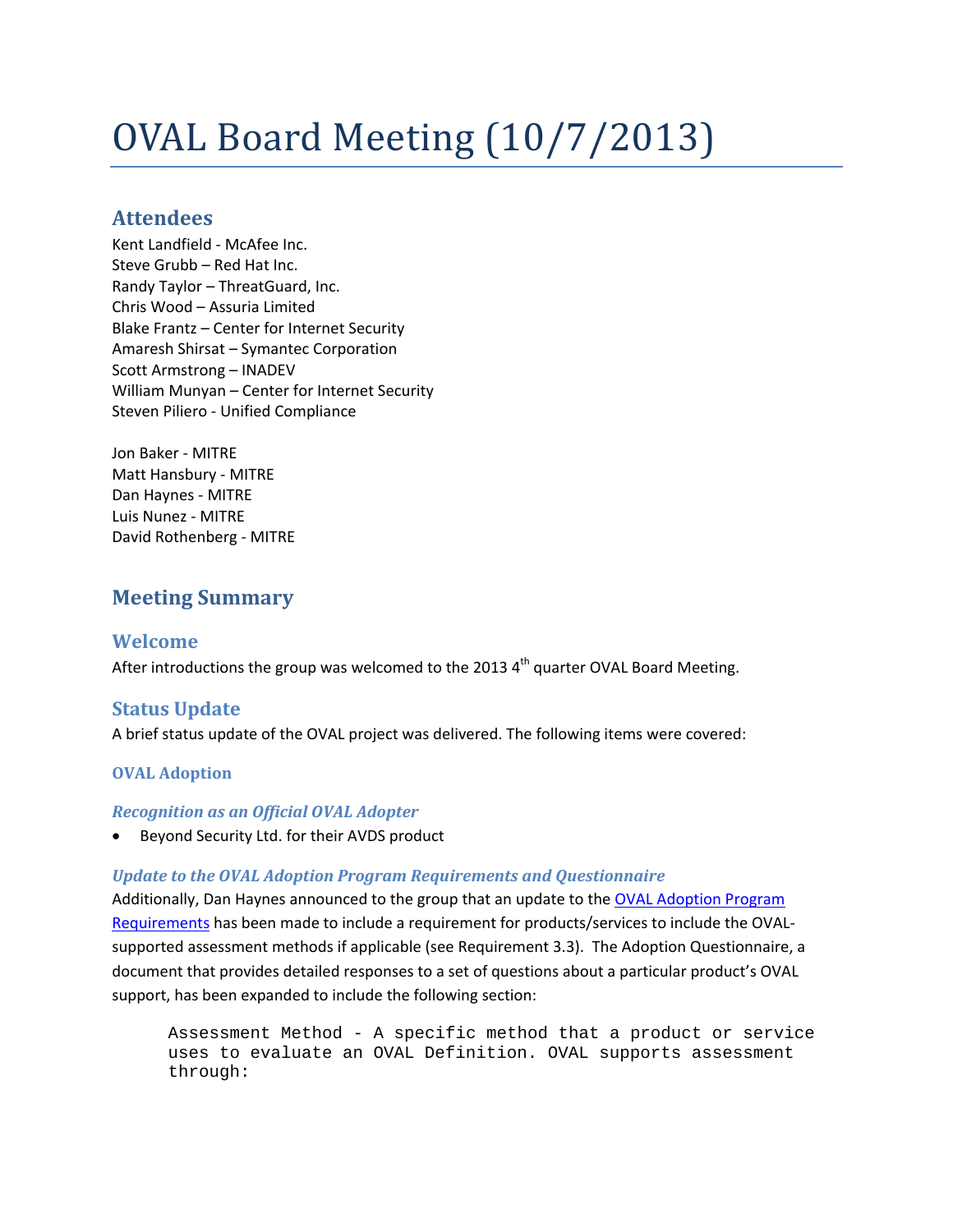1. Query to a database of an endpoint's (i.e., any computing device that can be connected to a network such as a system, network appliance, mobile device, etc.) current configuration settings. 2. An assessment of state by a host-based sensor. 3. An assessment of state by a remote-scanning sensor.

The team has reached out to the members of the Adoption Program to make them aware of this change and to ask for updates to include this new section as allowed. Several members have responded, though additional responses are encouraged.

#### **OVAL Repository**

The OVAL Repository's definition count at the time of the call was 16930. ALTX-SOFT, G2 Inc., and SecPod Technologies received the Top Contributor Awards for the 3<sup>rd</sup> quarter of 2013 for their submissions to the OVAL Repository.

#### **OVAL Language**

The OVAL team released the second draft of the 5.11 version of the Language on 9/25/2013. This draft contains a number of smaller updates, like documentation updates and other minor changes. A complete list of changes can be found in the [changelog.](http://oval.mitre.org/language/version5.11/changelog.txt) The team continues to work on additional updates to the Language.

In order for larger, more significant changes to be made, the team along with the OVAL Board and the larger community need to agree on OVAL Sandbox migration process. This was further discussed later during the call.

#### **OVAL Interpreter**

No major OVAL Interpreter updates have been made over the past quarter. As the 5.11 release process continues, the team will be implementing new tests and features where appropriate.

## **Sandbox Migration Process**

Matt Hansbury discussed the team's plans for updating the Sandbox process by recapping an initial conversation that took place during July's Developer Days event. During the event, the group had a conversation about how to amend the Sandbox process to better facilitate moving changes from the Sandbox into the official Language. During the conversation, several suggestions were discussed and while the group agreed that the process needed adjustment, there was no clear agreement on exactly what that adjustment would look like.

The OVAL team took this feedback and based on it, Matt conveyed a proposal to move forward with updating the Sandbox process in this manner:

• Items that have been previously discussed at Developer Days with a general positive consensus would be posted to the oval-developer-list with a short comment period and then (assuming continued consensus) be moved into the Language.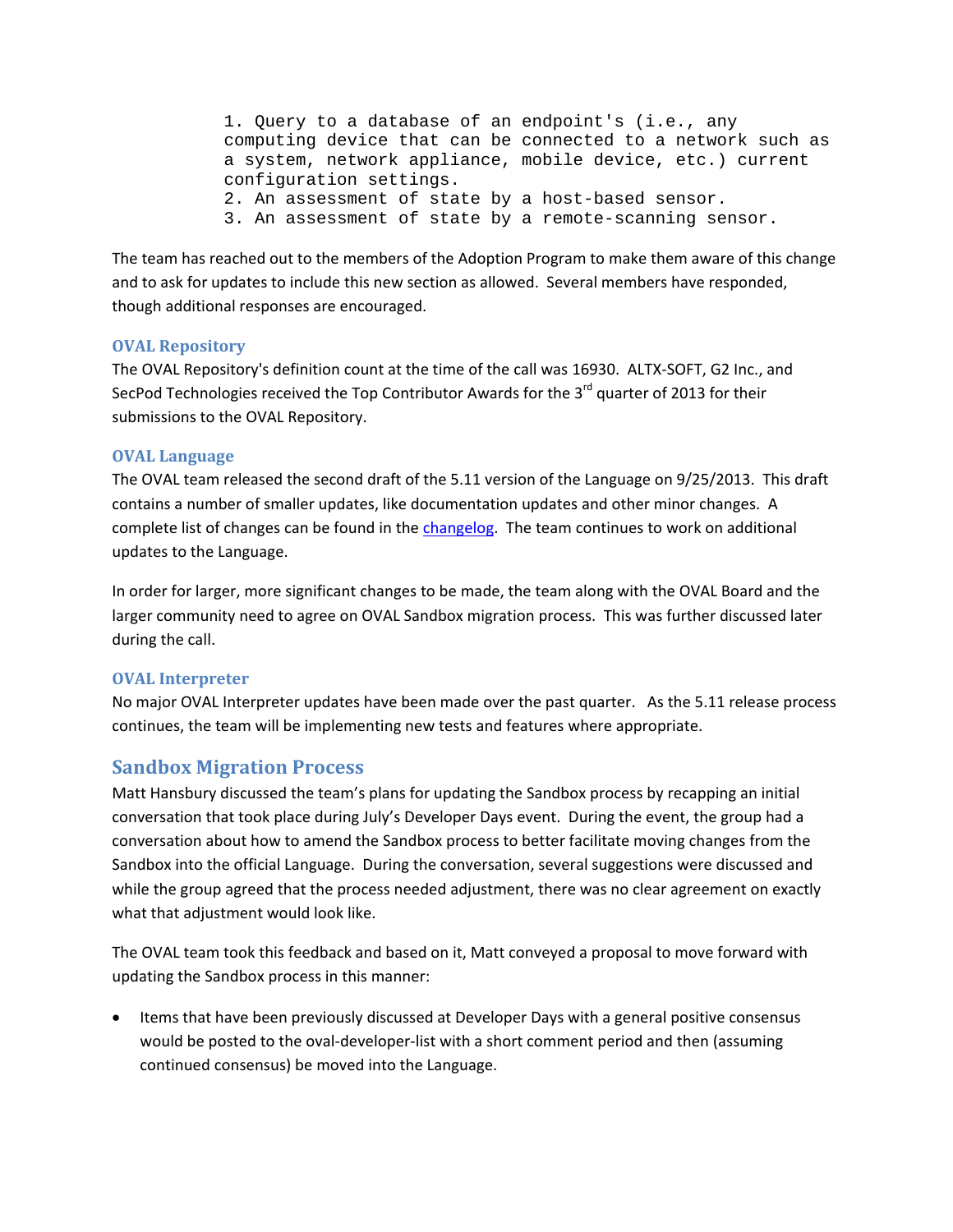- Items previously discussed, but without clear consensus would be posted to the oval-developer-list, but with longer comment periods to achieve consensus.
- Items previously discussed with a clear consensus against addition would also be posted to the ovaldeveloper-list as items that will not be moved over at this time.

The Board members had some additional feedback on this topic. In general, the Board felt that in order for this to work, they should be empowered to vote on all of the significant changes to the Language. Several members shared their opinions that with significant time and financial investments into OVAL, it was important that the Board members have some say in what things belong or do not belong in the official Language.

After some additional discussion about the specific types of changes that would be voted on by the Board, the OVAL team conceded that it was reasonable to empower the Board members with a say on what gets into the Language early in the process. The team had always intended on putting the final approval of a new version of the Language to a Board vote, but it was rightly pointed out that by then it really was too late to affect significant change.

The group agreed that Sandbox items that made significant changes (that is, excluding things like documentation updates that do not change functionality, typos, minor updates to things like enumerations, and adding additional entities) would be collected periodically after some community discussion and rolled up into a Board vote. Things with clear positive consensus would be migrated into the Language, things with clear negative consensus would remain in the Sandbox, and things with no clear result would be further discussed. Lastly, introducing a dependency on a series of Board votes means that the not yet finalized Board Voting policy must be resolved before any further significant 5.11 progress could be made. The following section discussed that topic.

# **OVAL Board Voting Process**

Next, Dan reviewed with the Board the status of the Board Roles & Responsibilities document, the Board Member Processes document, and the Board Voting Process document. Over the past few months, the OVAL team has been working with the Board to finalize these documents. At this point, only a couple of remaining issues need resolution before they can be finalized.

The first issue is how to handle corrected votes. As each organization is to receive a single vote (despite an organization potentially having up to 2 members) there has been concern about how an organization would handle this situation. In order to ensure that each organization is the result of thoughtful consideration, the policy will be that an organization's vote will only be changed if the Board explicitly agrees to allow it. The idea is to make this an exceptional case, and not a common one.

During this conversation, the question of how to handle non-official extensions to the Language came up. This topic involves things that do not achieve consensus to migrate into the official Language, but may be important to some organizations. Organizations could choose to still support these un-official extensions and a way of dealing with them is required. Matt Hansbury pointed out that the best solution for this would likely be to introduce a way to separate the Core part of the Language from the